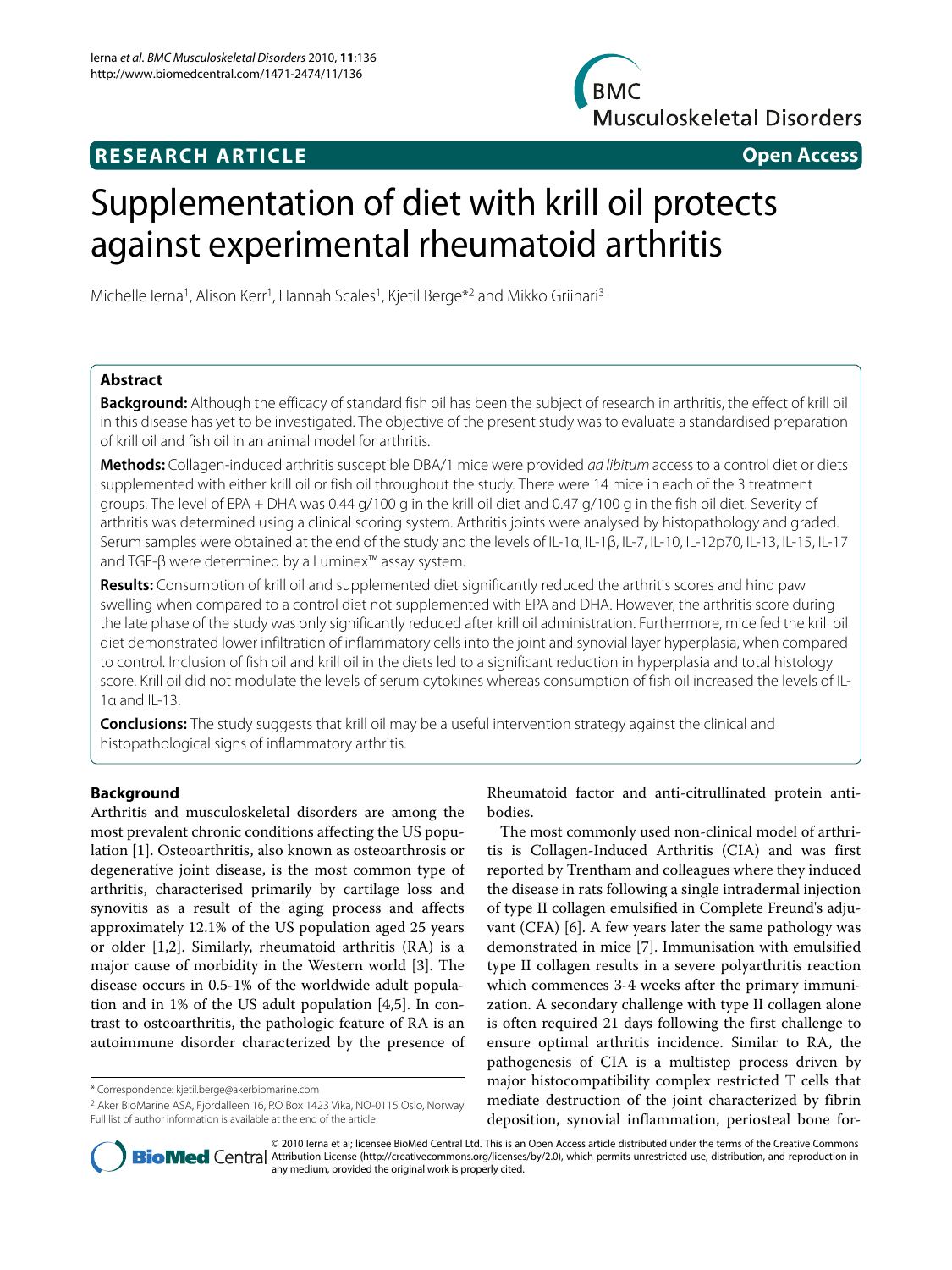mation, pannus formation and ankylosis of one or more articular joints [\[6](#page-9-5)[,8](#page-9-7)].

An autoimmune Th1 environment is crucial in the induction and pathogenesis of both clinical RA and in the CIA experimental model in rodents. IFN-γ is produced very early in lymph nodes following primary immunization with collagen/CFA and declines by the end of the acute phase [[9\]](#page-9-8). TNF- $\alpha$  released by synovial macrophages is critical in the pathogenesis of the disease since TNF-α is found in most biopsies and is a target for many of the biological therapeutic agents currently on the market where it reduces clinical responses in 70% of recipient patients with established RA by attenuating acute phase proteins and IL-6 [[4\]](#page-9-3). Anti-TNF agents can halt the progression of bone and cartilage degradation by suppressing bone-resorbing osteoclasts in joint lesions [\[10](#page-9-9)]. However, there are a significant proportion of patients who do not respond to TNF blockade through administration of Infliximab or Etanercept [\[11](#page-9-10)]. Furthermore, patients can be rendered susceptible to opportunistic infections such as tuberculosis [\[4](#page-9-3)]. Hence, it is vital to identify alternative treatments which could address this unmet clinical need with fewer potential side effects.

The two main categories of polyunsaturated fatty acids (PUFAs) are (n-3) and (n-6). The effect of fish oils on RA has been reviewed in several papers [\[12](#page-9-11)-[14\]](#page-9-12). Overall, dietary (n-3) fat has modest therapeutic benefits in several inflammatory diseases such as cardiovascular disease [[15\]](#page-9-13), atopic dermatitis [[16](#page-9-14)] and arthritis [[17](#page-9-15)[-24\]](#page-9-16). Two different meta-analyses have been published: one including 9 trials published between 1985 and 1992 [\[25](#page-9-17)], and another one describing 10 trials published between 1985 and 2002 [[26](#page-9-18)]. In summary, most of the trials where fish oil was administered to patients with RA demonstrate disease modifying effects, and the reviews and metaanalyses concludes that there is strong evidence that (n-3) PUFAs have some clinical benefits in RA. One of the mechanisms by which inflammation is reduced is proposed to be related to the incorporation of eicosapentaenoic acid (EPA) into phospholipid membrane of macrophages, which results in decreased production of arachidonate products [[27\]](#page-9-19).

Krill oil is extracted from Antarctic Krill (Euphausia Superba), which is a zooplankton crustacean that is rich in phospholipids [[28\]](#page-9-20). In common to fish oils, krill oil contains a high proportion of (n-3) fatty acids. However, krill oil contains a major part of the (n-3) fatty acids in the form of phospholipids, which makes this oil different from fish oils which contain (n-3) fatty acids in the form of either triacylglycerol or fatty acid ethyl esters (such as Omacor/Lovaza). Phospholipids are the primary structures of human cell membranes and the "gatekeepers" of cells through the regulation of healthy cell membranes. The association between phospholipids and long-chain

(n-3) fatty acids might facilitate the passage of fatty acid molecules through the intestinal wall, increasing their bioavailability and ultimately improving the (n-3):(n-6) ratio. Interestingly, a recent study demonstrated that oral phosphatidylcholine pretreatment had beneficial effects on the morphological, functional and microcirculatory characteristics of chronic arthritis [\[29\]](#page-9-21). In addition to phospholipids, krill oil also contains the antioxidant astaxanthin, mainly in the ester form [\[28](#page-9-20)].

In this study, we wanted to compare and investigate whether the administration of krill oil or fish oil, with comparable levels of EPA and docosahexaenoic acid (DHA), could suppress the development of CIA in the genetically susceptible DBA/1 mouse strain. Effects upon the macroscopic changes to the joint, disease incidence, joint destruction and the systemic levels of important inflammatory mediators responsible for pathology were investigated.

### **Methods**

### **Rats and palatability study**

Two groups of 2 month old male Wistar rats  $(n = 5)$ , initial weight 245 to 254 g, were kept in metabolic cages and fed either a control diet supplemented with rapeseed oil  $(2.5 \text{ g}/100 \text{ g of diet})$  or a test diet supplemented with an equal amount of krill oil (Superba™ Krill Oil, Aker BioMarine ASA, Oslo, Norway). Each day the rat weight as well as the amount of food consumed was measured for individual rats.

#### **Mice**

3.5 week old male DBA/1 mice were obtained from Harlan, Israel, and housed within the rodent facility at MD Biosciences, Israel. 42 mice were allowed to acclimatise for two weeks prior to study commencement, during this time they had free access to a standard rodent chow (Teklad) and to drinking water. At study commencement (25 days prior to arthritis induction) the mice were provided ad libitum access to control diet or diets supplemented with either fish oil (GC Rieber Oils, AS, Kristiansand, Norway), or krill oil (Superba™ Krill oil, Aker BioMarine ASA, Oslo, Norway). There were 14 mice in each of the 3 treatment groups at the start of the study. 1 mouse in the krill oil group did not recover from the anaesthesia after induction of arthritis as described below (Day 27). Further, a total of 15 mice were culled due to arthritis severity during the study. Among these, 8 belonged to the control group, 2 belonged to the krill oil group and 5 belonged to the fish oil group. These 15 mice were culled at Day 62 or 64.

## **Diets**

The diets were based on the AIN-93G formulation [\[30](#page-9-22)], with substitution of soybean oil with a blend of oils (rape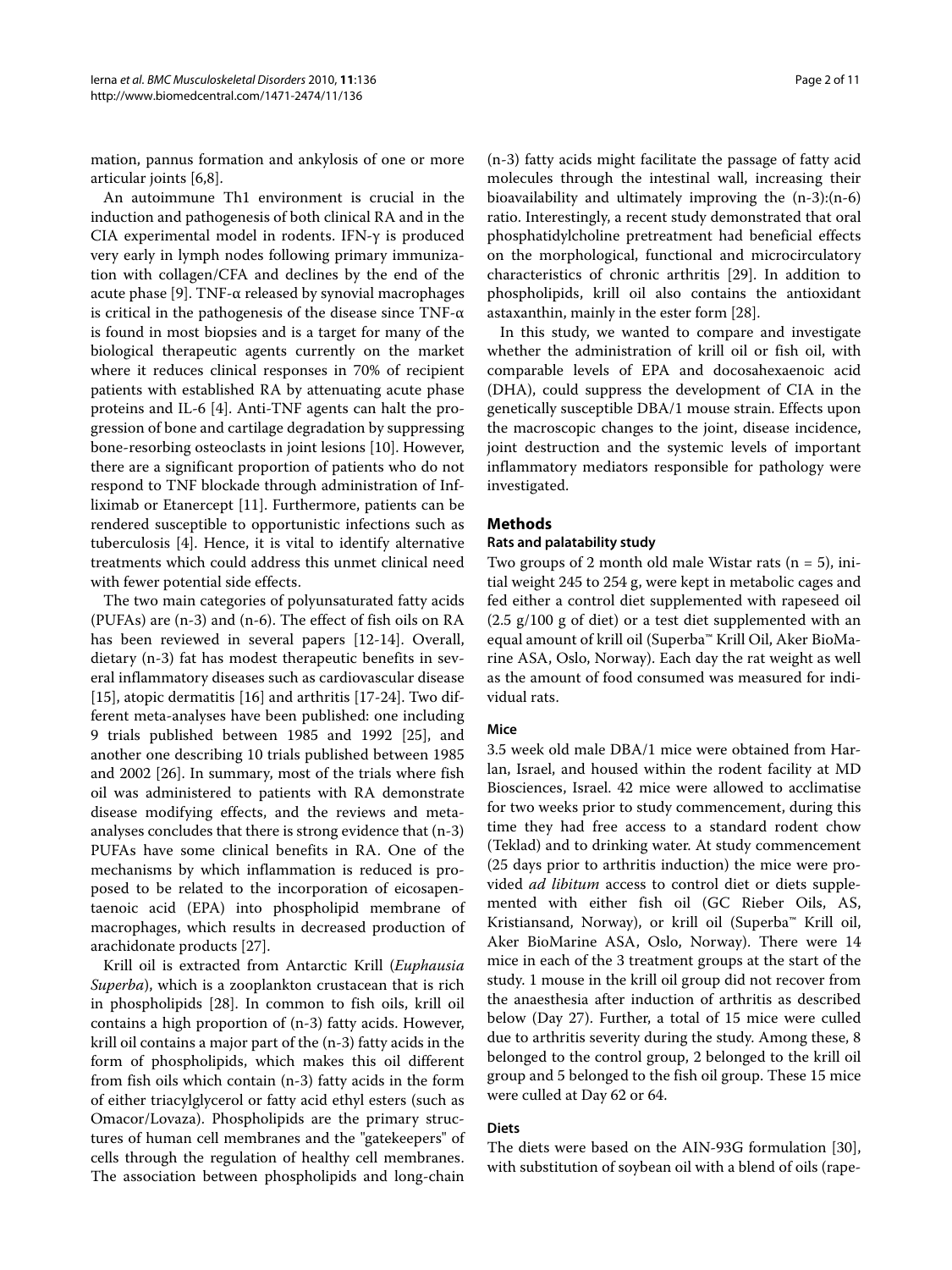seed oil, sunflower oil, coconut oil and linseed oil). This substitution allowed the 3 diets to be similar for total fatty acids, and for oleic, linoleic and alpha linolenic acids. Fish oil and krill oil diets were further balanced for EPA and DHA content. The 3 diets were prepared by Altromin GmbH & Co. KG (Lage, Germany) and stored in vacuum bags to reduce (n-3) PUFA oxidation. The fatty acid composition of the diets is presented in Table 1. The contents of EPA + DHA were comparable between the two treatments (0.44 g/100 g of krill oil diet and 0.47 g/100 g of fish

#### **Table 1: Dietary fatty acid composition**

| <b>Fatty acid</b>     | Control                  | <b>Fish Oil</b> | <b>Krill Oil</b> |  |  |
|-----------------------|--------------------------|-----------------|------------------|--|--|
|                       |                          | g/100 g diet    |                  |  |  |
| 18:3 (n-3)            | 0.26                     | 0.26            | 0.29             |  |  |
| 18:4 (n-3)            | $\overline{a}$           | 0.05            | 0.08             |  |  |
| 20:5 (n-3             | $\overline{\phantom{0}}$ | 0.29            | 0.30             |  |  |
| 22:6 (n-3)            | $\overline{a}$           | 0.18            | 0.14             |  |  |
| $\Sigma$ n-3          | 0.26                     | 0.78            | 0.81             |  |  |
| 18:2 (n-6)            | 2.07                     | 2.23            | 2.22             |  |  |
| 20:4 (n-6)            | $\overline{a}$           | 0.01            | 0.01             |  |  |
| $\Sigma$ n-6          | 2.07                     | 2.24            | 2.23             |  |  |
| $(n-6)/(n-3)$         | 7.85                     | 2.86            | 2.76             |  |  |
| 18:1 (n-9)            | 2.34                     | 2.72            | 2.25             |  |  |
| $\Sigma$ unsaturated  | 4.68                     | 5.74            | 5.29             |  |  |
| 12:0                  | 1.09                     | 0.04            | 0.02             |  |  |
| 14:0                  | 0.39                     | 0.20            | 0.38             |  |  |
| 16:0                  | 0.58                     | 0.78            | 1.09             |  |  |
| 18:0                  | 0.22                     | 0.21            | 0.19             |  |  |
| 20:0                  | 0.03                     | 0.04            | 0.03             |  |  |
| $\Sigma$ saturated    | 2.32                     | 1.26            | 1.71             |  |  |
| Unsaturated/saturated | 2.02                     | 4.54            | 3.10             |  |  |

oil diet). This level of EPA + DHA in the diets is equivalent to 0.8 en%, which was chosen to provide a level of (n-3) PUFA intake achievable in humans, and corresponds to 1.8 g d-1 on a 8400 kJ diet in humans. Fresh food was supplied daily throughout the study. Mice continued to have free access to drinking water. All animal experiment procedures were performed according to the guidelines and protocols approved by the Committee for Ethical Conduct in the Care and Use of Laboratory Animals in Israel.

#### **Body weight following arthritis induction**

Body weights were determined on day 0 and twice weekly thereafter throughout the study.

## **Induction of arthritis**

Following 25 days of feeding with the supplemented diets, arthritis was induced in all mice by the intradermal injection of bovine type II collagen (200 μg/mouse) (MD Biosciences, Minneapolis) emulsified in complete Freund's adjuvant (MD Biosciences) at the base of the tail under anaesthesia. Twenty-two days later (study day 47) mice were boosted with an intraperitoneal injection of bovine type II collagen (200 μg/mouse).

## **Clinical arthritis assessment**

Following the intraperitoneal collagen boost on day 47 clinical signs of arthritis were assessed in all paws three times weekly according to a 0-4 scale of ascending severity. Briefly, grade 0 indicated no swelling or erythema; grade 1, mild, but definite redness and swelling of the ankle/wrist or apparent redness and swelling limited to individual digits, no matter the number of affected digits; grade 2, moderate to severe redness and swelling of the ankle/wrist; grade 3, redness and swelling of the entire paw including digits; grade 4 maximally inflamed limb with involvement of multiple joints. Thus the maximum score for four fully inflamed paws would be 16. Paw thickness as a measure of swelling was determined in mm three times weekly using dial calipers (Kroeplin, Munich, Germany).

## **Histopathological assessment of arthritis**

At termination, the mouse paws were cut using scissors above the knee joint and fixed in 10% formalin for at least one week. The tissues were then decalcified, trimmed and the knee joints embedded in paraffin. A 6 μm section was cut and stained with haematoxylin and eosin (H&E). The stained knee sections were examined and scored for the parameters, inflammatory infiltrate, synovial hyperplasia and the erosion of cartilage and bone as described in Table 2. Where an animal was found to be intermediate between a score (e.g. between a 1 and 2) then an intermediate score was assigned (e.g. 1.5). This scoring was blinded, with the scorer unaware of the identity of the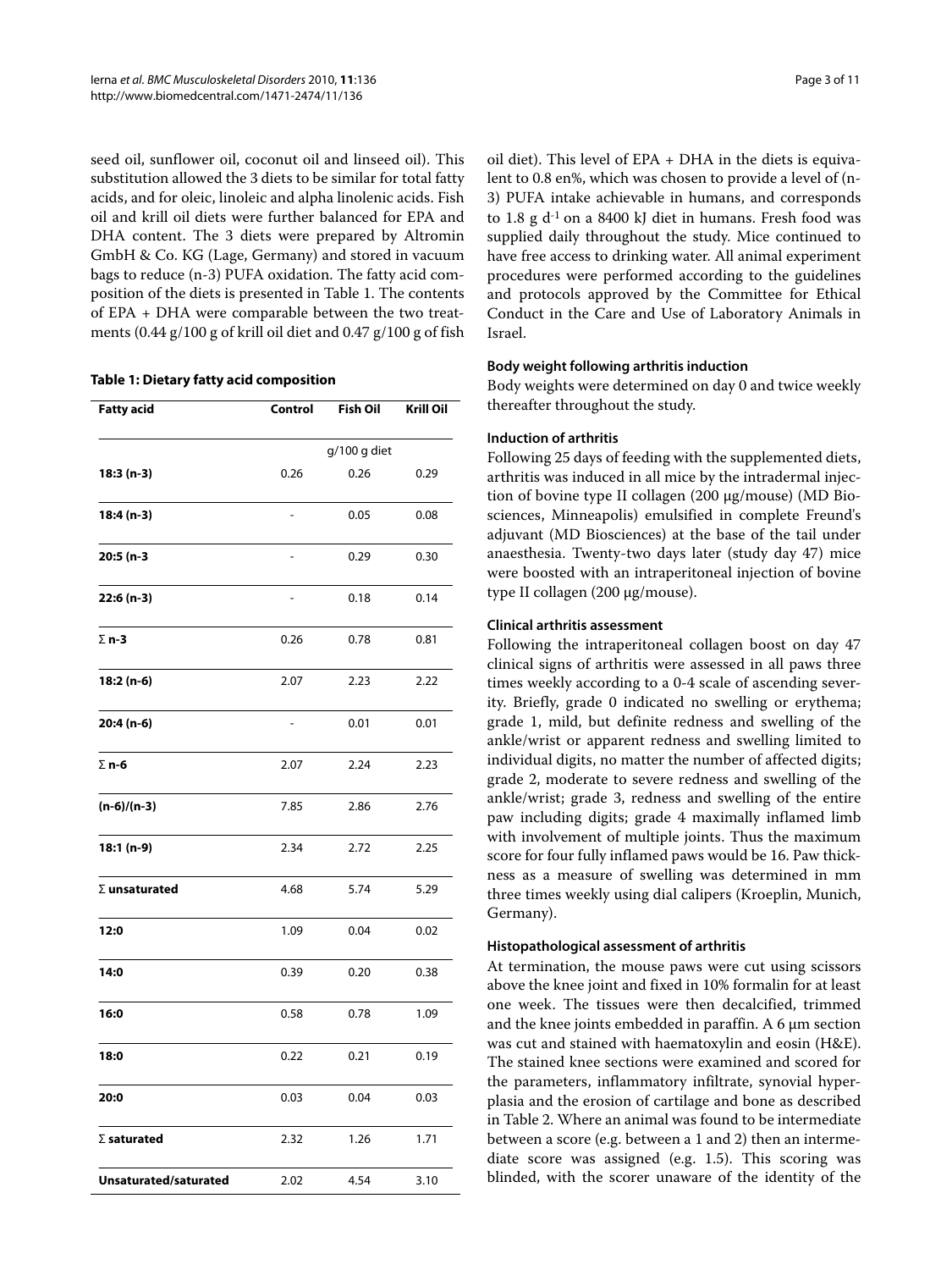#### **Table 2: Histopathological scoring of joint sections**

| Parameter                                                                                                                                                                      |   |  |  |
|--------------------------------------------------------------------------------------------------------------------------------------------------------------------------------|---|--|--|
| <i>Infiltrate</i>                                                                                                                                                              |   |  |  |
| No infiltrate detected.                                                                                                                                                        |   |  |  |
| Modest leukocyte infiltrate in synovial tissue, no fluid<br>leukocytes.                                                                                                        |   |  |  |
| Moderate leukocyte infiltrate in synovial tissue and in fluid<br>phase with loss of synovial architecture.                                                                     |   |  |  |
| Gross leukocyte infiltrate in synovial membrane and fluid<br>space with significant loss of synovial and articular<br>architecture.                                            |   |  |  |
| Hyperplasia                                                                                                                                                                    |   |  |  |
| No abnormalities detected.                                                                                                                                                     | 0 |  |  |
| Synovial lining layer 2-4 cells thick.                                                                                                                                         |   |  |  |
| Synovial lining layer >5 cells thick associated with moderate<br>expansion of the sub lining layer zone.                                                                       |   |  |  |
| Synovial lining layer >5 cells thick associated with significant<br>expansion of the sub lining layer zone and potentially with<br>loss of synovial architecture.              |   |  |  |
| Erosion of cartilage/bone                                                                                                                                                      |   |  |  |
| No abnormalities detected.                                                                                                                                                     |   |  |  |
| Fibrillation of cartilage and/or mild erosive infiltration of<br>periosteal and subchondral bone. Nuclei intact within<br>lacunae.                                             |   |  |  |
| Moderate fibrillation and loss of cartilage and/or moderate<br>erosive infiltration of periosteal and subchondral bone.<br>Nuclei may show apoptosis within lacunae.           |   |  |  |
| Significant loss of cartilage and/or erosive infiltration of<br>periosteal and subchondral bone. Nuclei show apoptosis<br>within lacunae across a wide area of cartilage/bone. |   |  |  |

sample. Subsequent to the scoring the samples were unblinded for data analysis.

#### **Assessment of systemic cytokine levels**

Upon termination of the study blood samples were taken and serum prepared from all surviving mice. Blood was

obtained directly by cardiac puncture, and the collected volume was the maximum amount obtainable. Serum samples were stored at -20°C. A blood sample was also taken from any animals culled due to severity of arthritis. The levels of IL-1α, IL-1β, IL-7, IL-10, IL-12p70, IL-13, IL-15, IL-17 and TGF-β were then assessed using Luminex<sup> $<sub>m</sub>$ </sup> multiplex reagents according to the manufac-</sup></sub> turer's instructions (Millipore, St Charles, MO). For measurement of interleukins we used a Mouse Cytokine/ Chemokine Panel, 8-plex (Millipore, cat. no. MPXM-CYTO-70K-08). Due to reagent incompatibilities, TGF-β was assayed separately from the other cytokines. For measurement of TGF-β, TGF-beta1, 1-plex (Millipore, cat. no. TGFB-64K-01) was used. Data were collected using a Luminex 100 (Luminex Corporation, Austin, TX). The lowest limit of detection was 5.1 pg/ml for IL-1 $\alpha$ , 2 pg/ml for IL-1β, 0.9 pg/ml for IL-7, 3.3 pg/ml for IL-10, 4.1 pg/ml for IL-12p70, 6.3 pg/ml for IL-13, 6.5 pg/ml for IL-15, 0.5 pg/ml for IL-17 and 10 pg/ml for TGF-β. Standard curves were generated using a 5-parameter logistic curve-fitting equation weighted by 1/y (StarStation V 2.0; Applied Cytometry Systems, Sacramento, CA). Each sample reading was interpolated from the appropriate standard curve.

#### **Fatty acid analysis**

The fatty acid composition [\[31](#page-9-23)] and the method of fatty acid analysis [\[32](#page-9-24)] of the diets have been previously described.

#### **Statistical analysis**

Where appropriate data are expressed as the group mean ± standard error of the mean (SEM). The statistical significances of any treatments was determined by ANOVA with Tukey post hoc testing (arthritis scores, paw thickness, body weight and histology scores) or Mann Whitney U test (palatability data and cytokine levels) using the JMP 8.0 (SAS Institute Inc., Cary, NC). A p-value of less than 0.05 was taken to be significant. Correlations between the arthritis score and body weight at the time of primary immunization with Type II Collagen was carried out using the Spearman Rank Correlation Analysis in Winstat™ add-in for Excel™. A p-value of less than 0.05 was deemed to be significant.

#### **Results**

### **Dietary supplementation with krill oil reduces clinical arthritis signs in mice**

An initial palatability study was carried out in rats to ensure that the addition of krill oil to the feed did not affect the consumption of food. Rats fed on either rapeseed oil or krill oil supplemented diet gained weight in a similar fashion over the 16 days and consumed similar amount of chow (data not shown). Starting weights were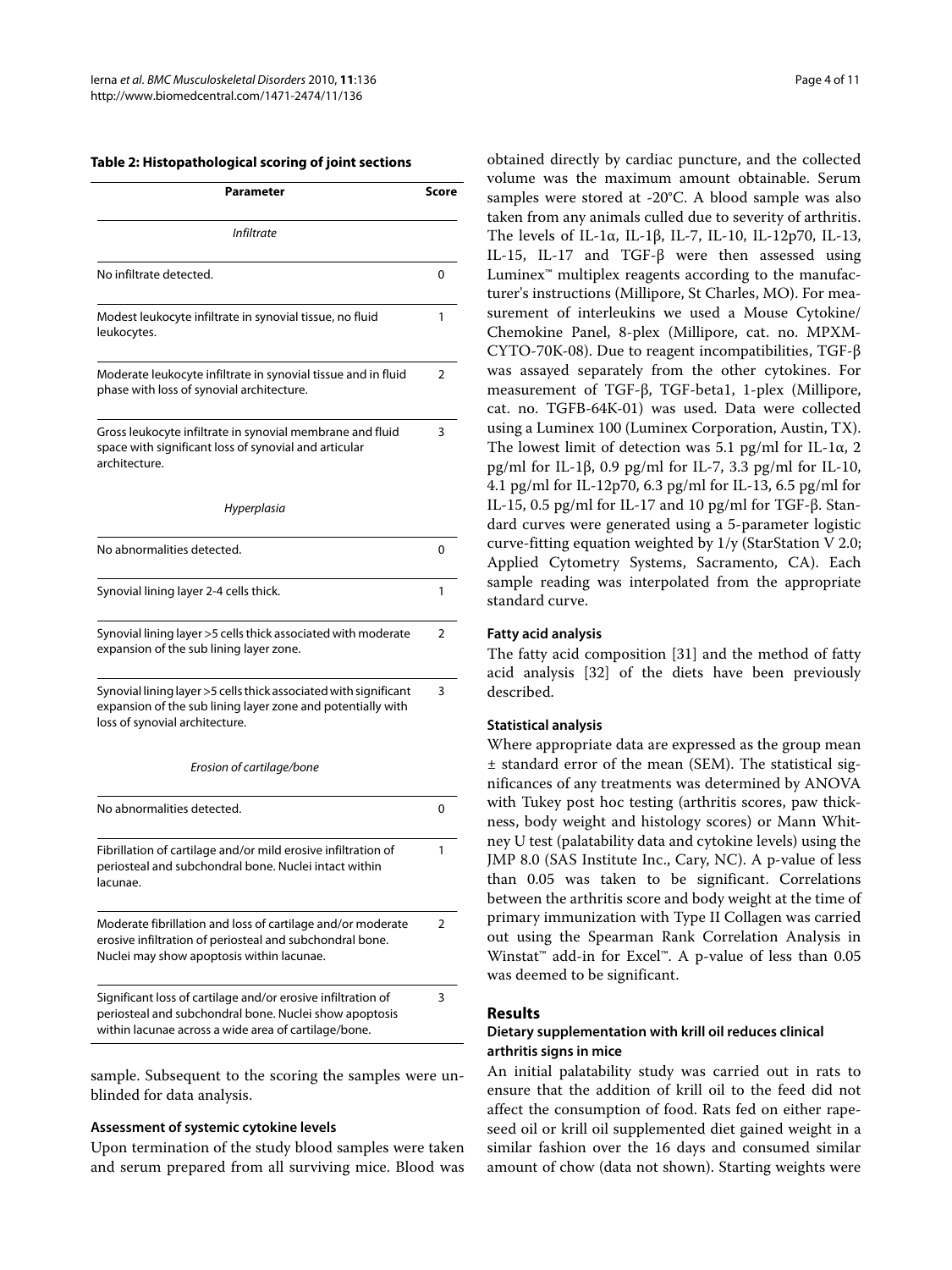$247.6 \pm 0.87$  g for rapeseed oil supplemented controls and  $251.2 \pm 1.53$  g for rats fed the krill oil supplemented diet. Thus, it was concluded that dietary supplementation with krill oil does not affect palatability of the feed.

As illustrated in Figure [1](#page-4-0), arthritis was induced in male DBA/1 mice that had been fed on either control, fish oil supplemented or krill oil supplemented diets for 25 days, by an intradermal injection of bovine type II collagen in CFA followed 22 days later by an intraperitoneal injection of collagen (collagen boost, study day 47). Feeding with the supplemented and control diets was continued throughout the study until day 68.

Clinical arthritis was first noted in the mice fed the control diet on day 45 (prior to the collagen boost, Table

<span id="page-4-0"></span>

**Figure 1 Krill oil and fish oil reduce clinical arthritis signs in mice**. A) Clinical arthritis scores in DBA/1 mice following induction of collagen induced arthritis with collagen boost on study day 47. B) Hind paw thickness (mm) measurements in DBA/1 mice following induction of collagen induced arthritis on study day 47. Data represents mean values  $\pm$  SEM (n = 13-14). For mice that were culled due to arthritis severity, the values for the last measurement of clinical arthritis scores and hind paw thickness were used for calculations throughout the rest of the study.  $*$  Significantly different from control group ( $P < 0.05$ ).

3), and the incidence of disease steadily increased reaching 100% on day 60. Externally, the animals' joints appeared reddened and swollen, with the mean clinical arthritis score reaching  $11.29 \pm 0.9$  (out of a maximum of 16, Figure [1](#page-4-0)A) on day 68. 8 animals within this group were culled due to welfare as disease was deemed to be too severe, leaving 6 survivors at the end of the study.

In the animals fed diets supplemented with either fish oil or krill oil, disease incidence increased more slowly and was not observed at all in the mice fed krill oil supplemented diet until day 54 when it was only 15.4%, compared to the mice fed the control diet where the incidence was 42.9%. This is consistent with the clinical arthritis scoring, which was found to be significantly lower in mice fed the diet supplemented with krill oil compared to that observed in mice fed control diet on study days 54-68. Arthritis score in fish oil supplemented mice were significantly lower than control at day 54, 56 and 58. Furthermore, at the end of the study there were a total of 11 survivors in the group fed with krill oil in comparison to 9 survivors in the group fed with fish oil.

## **Dietary supplementation with krill oil reduces hind paw thickness in mice**

The extent of hind paw swelling was assessed using a dial caliper (Figure [1B](#page-4-0)). Hind paw swelling was significantly lower in krill oil supplemented mice at day 54, 60, 62 and 66, compared to control mice. Paw thickness in mice administered fish oil was different from control animals at day 49 and 54. In all groups, the main increase in hind paw swelling occurred after day 58.

## **Dietary supplementation with krill oil reduces histopathology associated with arthritis in mice**

At termination the rear paws were removed and prepared for histopathological analysis. The knee joints were examined microscopically and scored for signs of inflammatory cell infiltrate (Figure [2A](#page-6-0)), hyperplasia of the synovial membrane (Figure [2B](#page-6-0)), erosion of the bone and cartilage (Figure [2](#page-6-0)C) and total histology score (Figure [2D](#page-6-0)). In the knees of arthritic mice fed the control diet, inflammatory infiltrate, synovial hyperplasia and bone/ cartilage erosion were observed with mean scores of 2.57  $\pm$  0.22, 2.39  $\pm$  0.19 and 1.21  $\pm$  0.21, respectively. Mice fed the supplemented diets showed reduced histopathological scores for all the variables measured, in particular in mice fed the krill oil supplemented diet, which had significantly lower joint infiltrates  $(1 \pm 0.39)$  and hyperplasia scores (0.70  $\pm$  0.32). Fish oil supplementation led to a significantly altered synovial hyperplasia score  $(1.36 \pm 0.3)$ only. Total scores were significantly reduced in mice fed both krill oil (2.29  $\pm$  0.94) and fish oil supplemented diets  $(3.64 \pm 0.77)$  compared to mice fed the control diet  $(6.18)$  $± 0.54$ ).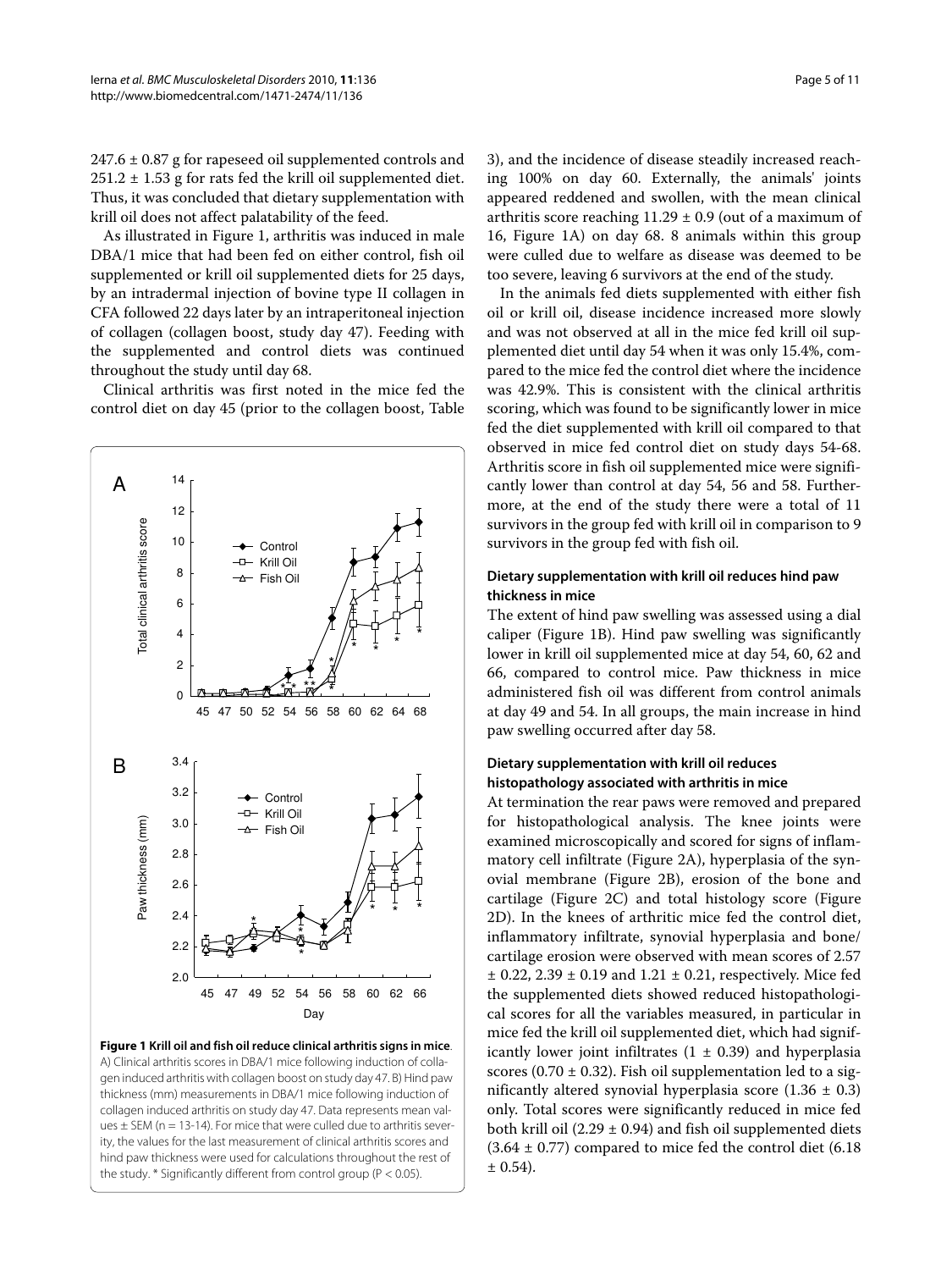|           |                                      | Day  |             |             |      |             |             |      |      |      |       |       |
|-----------|--------------------------------------|------|-------------|-------------|------|-------------|-------------|------|------|------|-------|-------|
|           |                                      | 45   | 47          | 50          | 52   | 54          | 56          | 58   | 60   | 62   | 64    | 68    |
| Control   | <b>Mean Clinical Arthritis Score</b> | 0.21 | 0.21        | 0.29        | 0.43 | 1.36        | 1.79        | 5.07 | 8.71 | 9.07 | 10.93 | 11.29 |
|           | <b>SEM</b>                           | 0.15 | 0.15        | 0.22        | 0.25 | 0.48        | 0.58        | 0.71 | 0.86 | 0.69 | 0.92  | 0.90  |
|           | % Arthritis Incidence                | 14.3 | 14.3        | 14.3        | 21.4 | 42.9        | 57.1        | 92.9 | 100  | 100  | 100   | 100   |
|           | $n =$                                | 14   | 14          | 14          | 14   | 14          | 14          | 14   | 14   | 14   | 14    | 14    |
|           | Number of survivors                  | 14   | 14          | 14          | 14   | 14          | 14          | 14   | 14   | 14   | 6     | 6     |
| Fish Oil  | <b>Mean Clinical Arthritis Score</b> | 0    | 0.07        | 0.14        | 0.14 | $\mathbf 0$ | $\mathbf 0$ | 1.50 | 6.21 | 7.14 | 7.57  | 8.36  |
|           | <b>SEM</b>                           | 0    | 0.07        | 0.10        | 0.10 | 0           | 0           | 0.51 | 0.76 | 0.92 | 1.08  | 1.01  |
|           | % Arthritis Incidence                | 0    | 7.1         | 14.3        | 14.3 | $\mathbf 0$ | 0           | 57.1 | 100  | 100  | 100   | 100   |
|           | $n =$                                | 14   | 14          | 14          | 14   | 14          | 14          | 14   | 14   | 14   | 14    | 14    |
|           | Number of survivors                  | 14   | 14          | 14          | 14   | 14          | 14          | 14   | 14   | 11   | 9     | 9     |
| Krill Oil | <b>Mean Clinical Arthritis Score</b> | 0    | 0           | $\mathbf 0$ | 0    | 0.23        | 0.31        | 1.15 | 4.69 | 4.54 | 5.23  | 5.92  |
|           | <b>SEM</b>                           | 0    | 0           | 0           | 0    | 0.17        | 0.24        | 0.39 | 1.00 | 1.04 | 1.15  | 1.44  |
|           | % Arthritis Incidence                | 0    | $\mathbf 0$ | 0           | 0    | 15.4        | 15.4        | 46.2 | 76.9 | 76.9 | 84.6  | 76.9  |
|           | $n =$                                | 13   | 13          | 13          | 13   | 13          | 13          | 13   | 13   | 13   | 13    | 13    |
|           | Number of survivors                  | 13   | 13          | 13          | 13   | 13          | 13          | 13   | 13   | 13   | 11    | 11    |

## **Table 3: Clinical arthritis scores and arthritis incidence (%) in DBA/1 mice following induction of collagen-induced arthritis with collagen boost on study day 47**

## **Dietary supplementation with krill oil increases weight gain**

Body weight was measured twice weekly throughout the study and weight increased in all treatment groups until day 54 (Figure [3](#page-7-0)). After day 54, the weight decreased in all three treatment groups. This drop in body weight coincided with the development of more severe arthritis (Figure [1A](#page-4-0)). In mice fed krill oil supplemented diet, weight increase started 2 days earlier than in the other treatment groups although the rate of weight increase appeared to be similar in all groups. This resulted in a significantly higher mean body weight in krill oil fed mice from day 2 until study termination on day 68.

## **Dietary supplementation with krill oil does not affect serum cytokines in arthritic mice**

The levels of systemic IL-1α, IL-1β, IL-7, IL-10, IL-12p70, IL-13, IL-15, IL-17 and TGF-β were analysed in the serum of mice upon termination. Low baseline levels of IL-7, IL-10, IL-12p70, TGF-β and IL-17 were found in all mice (data not shown). Higher levels of IL-1α, IL-1β and IL-13 were found in the serum from CIA mice (Figure [4](#page-8-0)). Levels of IL-1 $\alpha$  in mice fed fish oil were significantly higher than in mice fed control or krill oil diet (Figure [4A](#page-8-0)). The IL-1β level tended to increase after fish oil administration, but was not significant (Figure [4B](#page-8-0)) ( $P =$ 0.086). The serum level of IL-13 was significantly elevated after treatment with fish oil, but not krill oil (Figure [4](#page-8-0)C).

Between the treatment groups, there were no significant differences between the other cytokines investigated (data not shown).

## **Discussion**

It has been known for many years that fish oil is able to benefit the joint pain associated with RA [\[12](#page-9-11)-[14\]](#page-9-12). In this study, a CIA model was used to compare the effects of krill oil and fish oil on the development of RA. Indeed, the results of this study clearly demonstrate that supplementation of a diet with krill oil is able to significantly inhibit the development of arthritis in the CIA model. This is the first report of krill oil in this or any other experimental animal model of arthritis. At some time points, fish oil also demonstrated a reduction in clinical arthritis score.

The initial palatability study indicated that the krill oil supplemented diet would not affect body weight of animals. During the CIA study, mice fed the krill oil diet had significantly higher body weights from day 3 of the study. In order to explain why krill oil fed mice did not develop arthritis to the same extent as control mice, we performed statistical analysis to explore whether mice with a higher body weight at the time of the collagen boost correlated with a lower arthritis score at the end of the study. The Spearman Rank Correlation Analysis revealed that there was no significant correlation between individual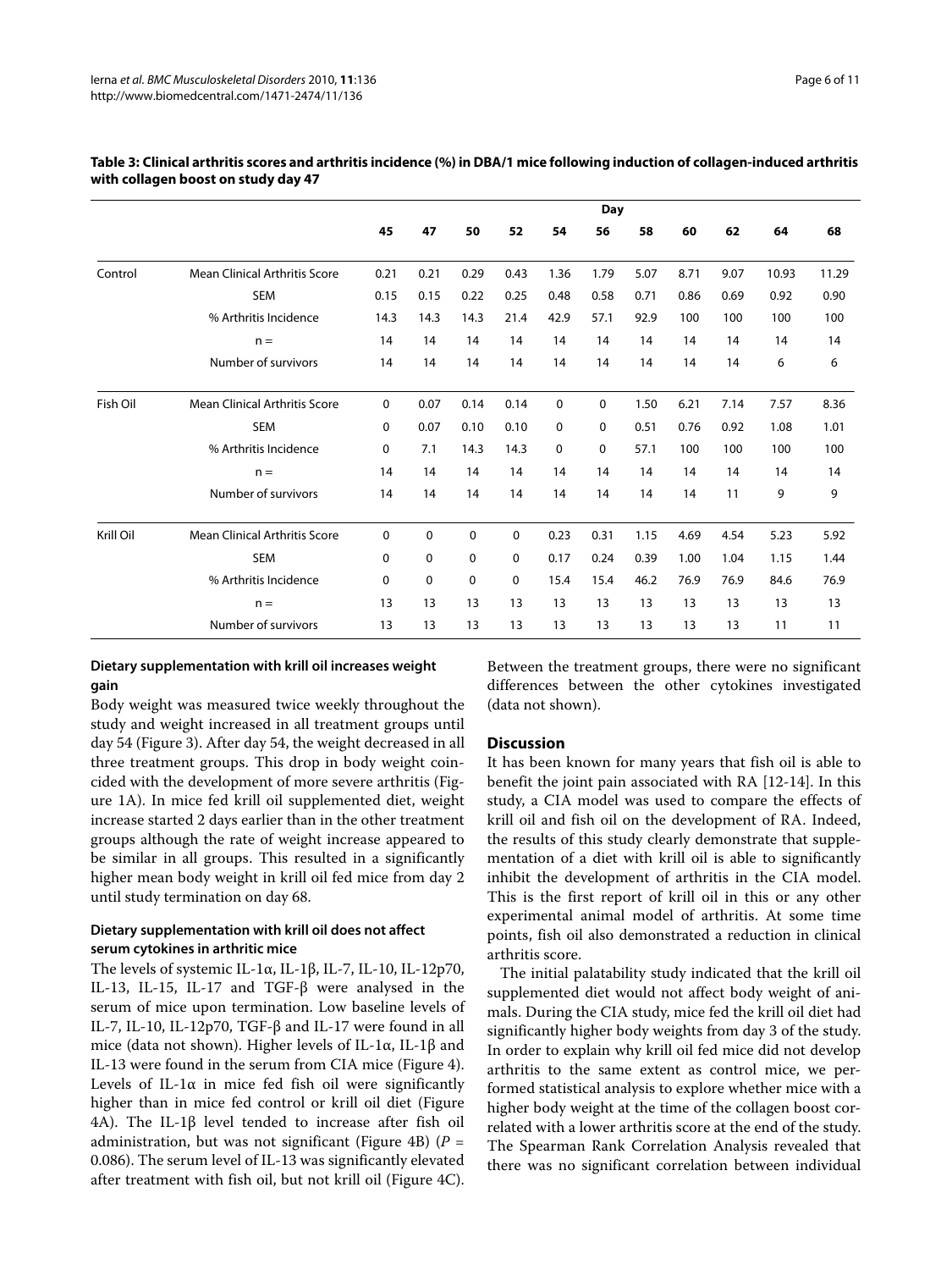<span id="page-6-0"></span>

body weights on day 45 (just prior to arthritis boost when krill oil supplemented mice already had significantly higher body weights but before development of significant arthritis) and the final arthritis score for individual mice. Therefore, it is less likely that the ability of krill oil to significantly reduce arthritis severity was simply a result of altered body weight prior to development of arthritis. The increase in body weight after krill oil supplementation is inconsistent with data from another study in mice [[33\]](#page-9-25). In this study, however, mice were administered a high fat diet and the two models are therefore not directly comparable. In addition, data from a toxicology study with krill oil in Wistar rats do not show any significant weight gain after 13 weeks of feeding (data not published).

We also investigated whether the expression of several pro-inflammatory cytokines were altered in mice fed the krill oil or fish oil supplemented feeds. Since pro-inflammatory cytokines such as IL-1, TNF-α and IL-17 are known to drive the joint pathology in RA by activating inflammatory cells and inducing the release of other mediators such as MMPs and causing osteolysis [\[34\]](#page-9-26), we investigated whether treatment with either fish oil or krill oil supplemented diets would significantly alter the levels of a range of pro- and anti-inflammatory cytokines. We did not find any association between cytokine levels and severity of the disease. Neither of the supplemented diets was able to reduce the expression of pro-inflammatory cytokines. In fact we found that fish oil actually slightly increased the amounts of  $\text{II}-1\alpha$  and  $\text{II}-13$  in the serum of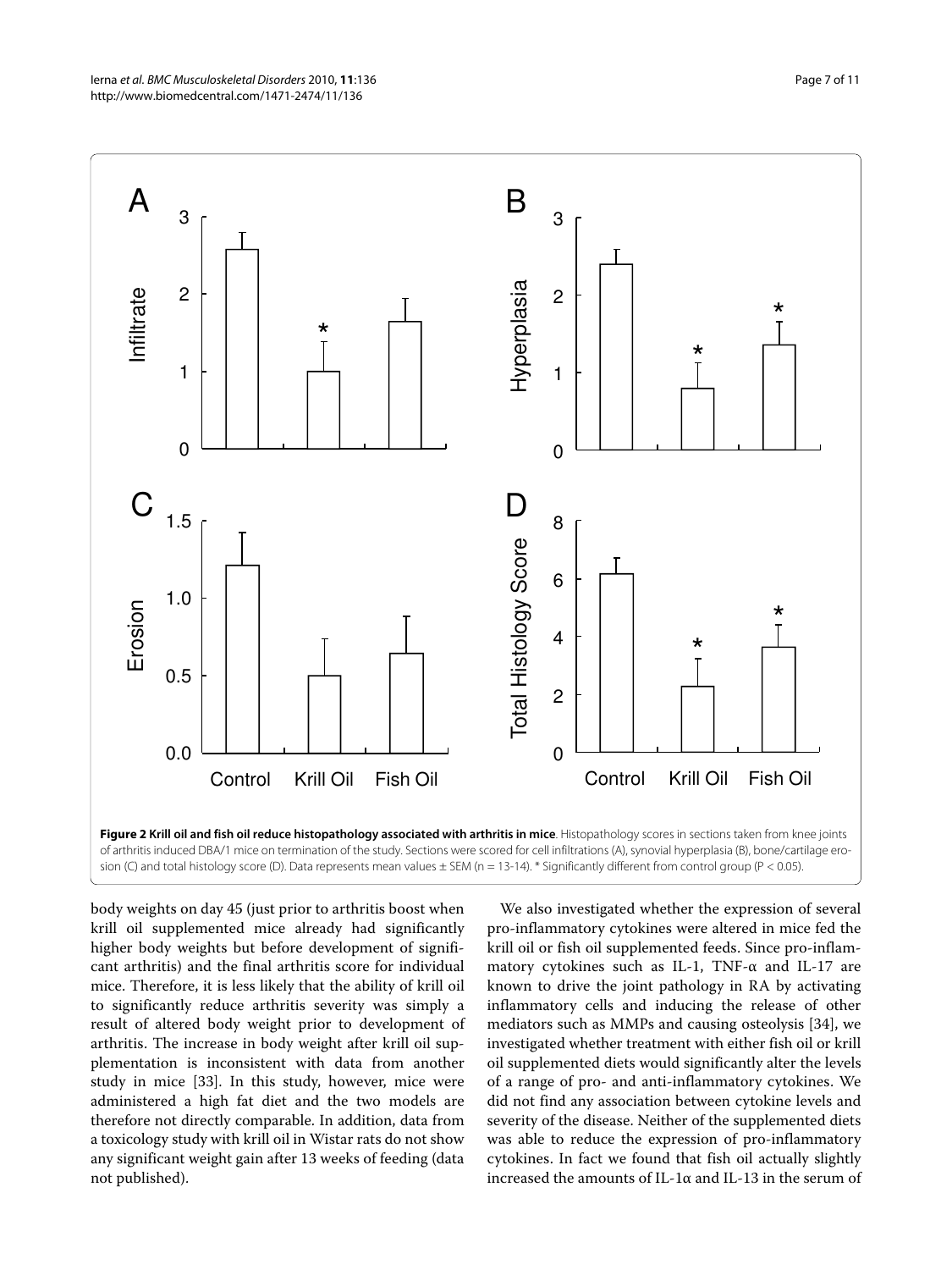<span id="page-7-0"></span>

mice. It may be that fish oil is able to alter the cytokine milieu towards a more Th2 profile, and hence we saw a 2 fold increase in IL-13 levels. However, the majority of cytokine data found in this study would suggest that systemic cytokines are not good biomarkers for the severity of the study. Future studies would seek to investigate cytokine mRNA expression directly within the joint.

Moving into the joint rather than the circulation, it is known that the pathology seen in the CIA model is similar to that in human RA [[6\]](#page-9-5) with inflammatory cell influx, synovial hyperplasia, pannus formation and cartilage/ bone erosion.

It has previously been shown that diets rich in fish oil are able to benefit the pathology detected in osteoarthritis susceptible mouse strains [\[35](#page-10-0)]. Mice fed fish oil supplemented diets had reduced synovitis when compared to

corn oil supplemented diets. We have expanded this information on osteoarthritis to include proof that both krill oil and fish oil can protect against the joint damage seen in RA. In this study, supplementation of the diet with krill oil significantly reduced the magnitude of cell influx, significantly reduced the thickening of the synovial membrane and reduced the cartilage erosion seen in control animals. Krill oil exerted these effects at a level greater than that seen with the fish oil and was the only supplemented diet able to reduce inflammatory cell infiltration into the joint.

In the present study, krill oil was able to reduce the severity of arthritis by about 50%. To put these results with krill oil into context, there have been several investigations with other dietary supplements in the robust CIA model. In a recent publication it was investigated how the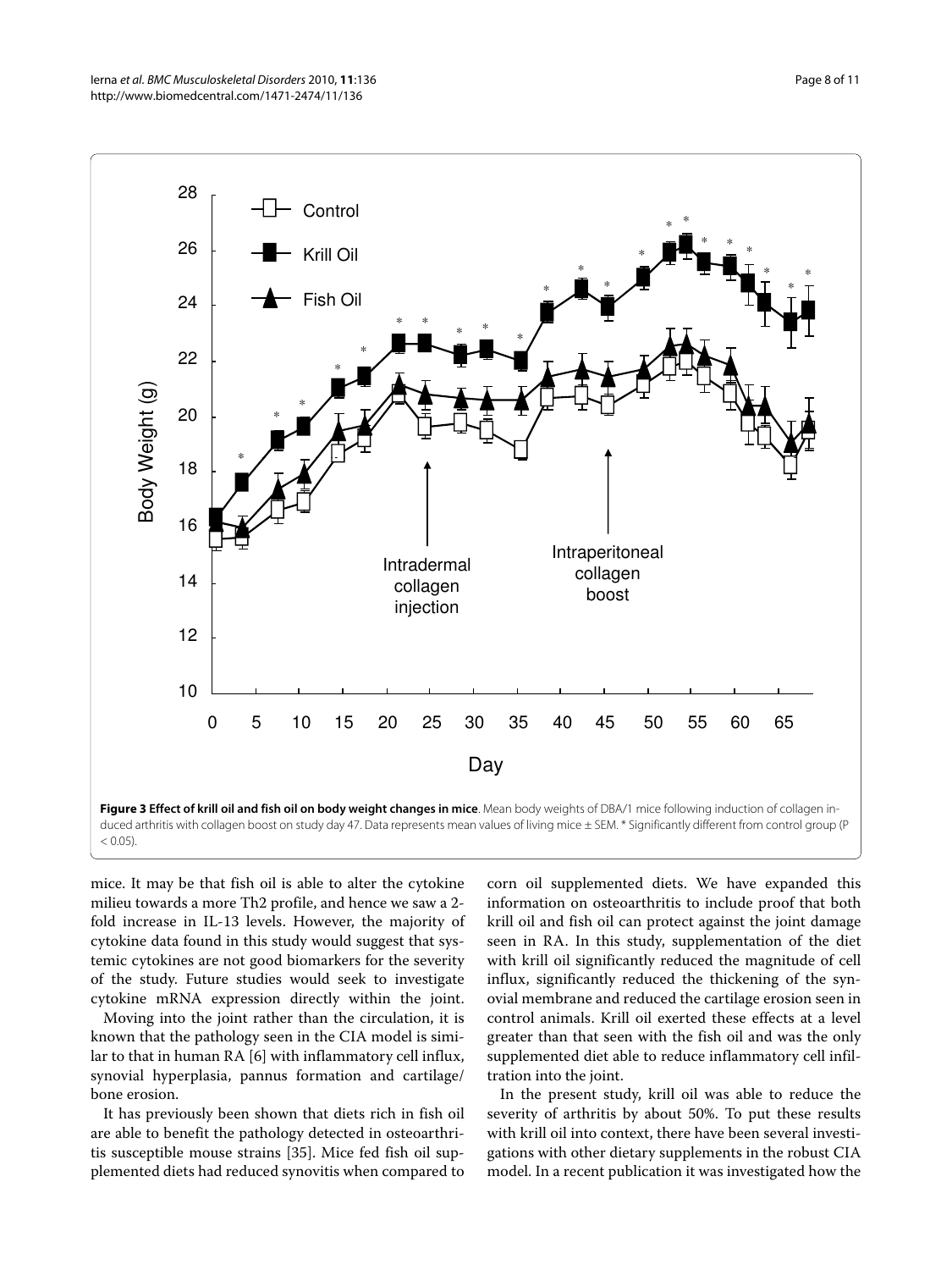<span id="page-8-0"></span>

severity of CIA was affected in mice given a diet supplemented with conjugated linoleic acid (CLA) [\[36](#page-10-1)]. CLA was able to slightly delay the onset of arthritis but did not result in significant reduction in arthritis scores. Hence any effect that CLA may have is mild to moderate in comparison to that exerted by krill oil. Even with such a mild effect seen with CLA supplementation, there is still quite widespread interest in using CLA as a supplement [\[37](#page-10-2)]. In a previous study in a CIA model, the effect of fish oil was compared with corn oil [\[38](#page-10-3)]. The researchers found that fish oil delayed the onset (34 d compared with 25 d) and reduced the incidence (69% compared with 93%) and severity (6.7 compared with 9.8) of CIA. This study was, however, not directly comparable with our study since they had different mice strain (B10 mice) and higher level of fish oil included in the diet (approximately 3 times higher level of EPA and DHA). However, the study supports our findings that oils rich in (n-3) have beneficial effects in experimental models of arthritis.

One factor that differentiates krill oil from fish oil is the presence of phospholipids in krill oil. More than 40% of the oil consists of phospholipids, and the majority of these phospholipids contain (n-3) fatty acids (data to be published). Unfortunately, little scientific attention has been paid to the absorption and distribution of dietary phospholipids, and almost exclusively, all studies on (n-3) fatty acids in human and experimental animal models have been performed using such fatty acids in either triacylglycerol form, free fatty acid form, or as fatty acid ethyl esters. There is some evidence, however, that the absorption and the distribution of fatty acids from dietary phospholipids can be different than the corresponding fatty acids from triacylglycerol [[39-](#page-10-4)[41](#page-10-5)]. Fatty acids from dietary phospholipids have been reported to be taken up in the brain 2.1-fold more efficiently than fatty acids from triacylglycerol [\[42](#page-10-6)]. It has been reported a difference in the pharmacokinetic properties between fatty acids originating from phospholipids versus triacylglycerol [[43\]](#page-10-7), and the absorption, intestinal metabolism and distribution of (n-3) fatty acids from dietary phospholipids might be different than (n-3) fatty acids from triacylglycerol. Indeed, in Zucker rats, EPA and DHA from krill oil were more efficiently incorporated into heart phospholipids, compared to EPA and DHA from fish oil [\[31](#page-9-23)]. Moreover, a higher incorporation of DHA into brain was also reported after krill oil administration to Zucker rats [\[44](#page-10-8)]. Whether this is relevant for the effects observed in the current study is not known, but one possibility is that (n-3) fatty acids from krill oil and fish oil have different effects on inflammation. These mechanisms are only left to speculations, but can for example be related to a different uptake of (n-3) fatty acids in neutrophils and, consequently, an altered lipid composition and function of neutrophils [[45\]](#page-10-9). The presence of EPA, DHA and arachidonic acid in neutrophil phospholipids after krill oil and fish oil administration should be investigated in future studies.

Another difference between krill oil and fish oil is the presence of astaxanthin in krill oil. This antioxidant might be able to exert anti-inflammatory effects and has been found to protect against cardiovascular disease [\[46](#page-10-10)]. It is interesting to note that administration of antioxidants such as anthocyanins and edaravone has been shown to have beneficial effects on RA [[47,](#page-10-11)[48\]](#page-10-12).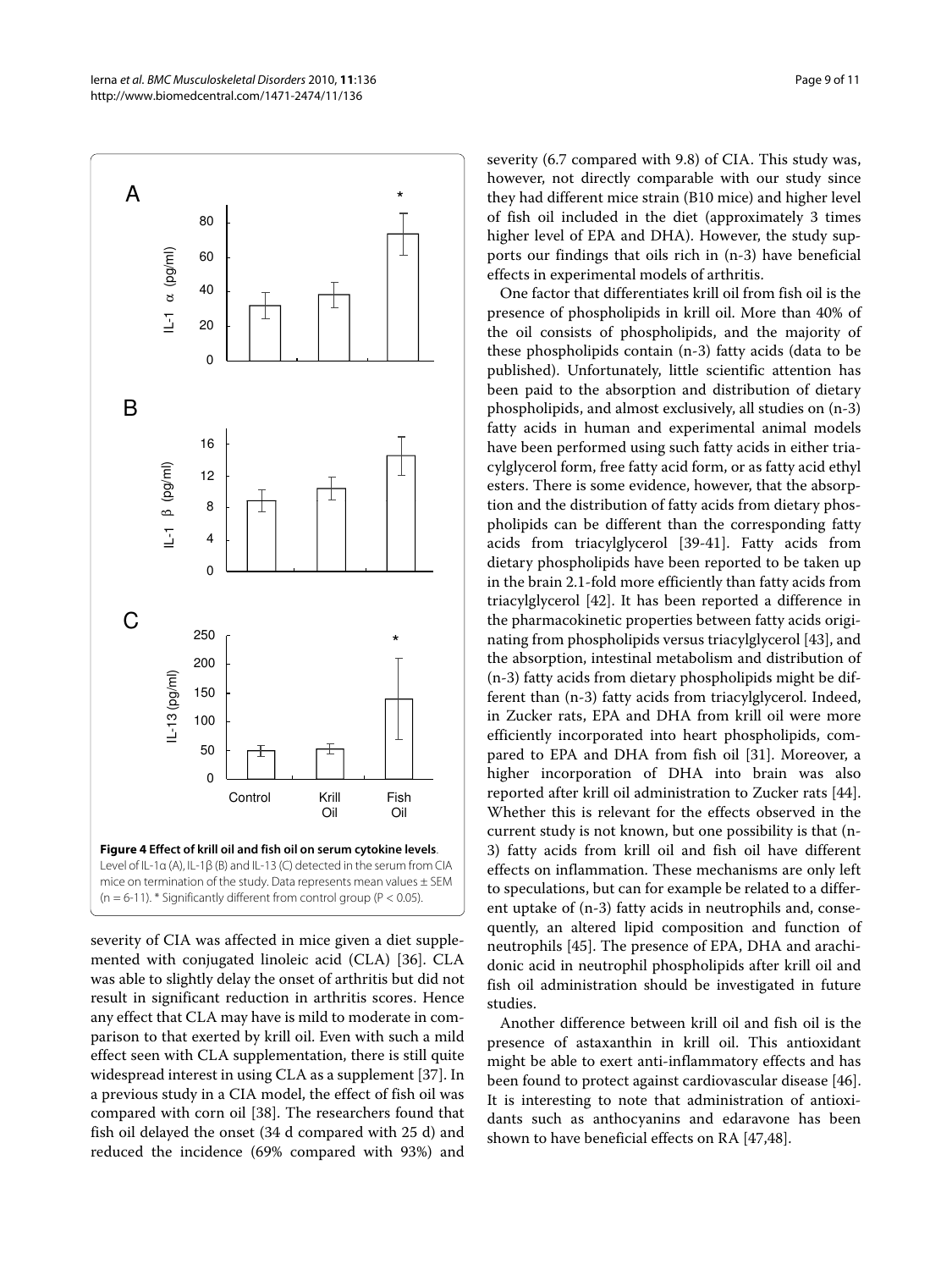## **Conclusions**

In conclusion, krill oil provides protection in terms of arthritis scores and joint pathology in the CIA model. Thus, this source of (n-3) fatty acids deserves more investigation as a food supplement for patients suffering from not only RA but also osteoarthritis and other inflammatory conditions.

#### **Competing interests**

KB is employed in Aker BioMarine ASA. MG was a consultant in Aker BioMarine when the experiments were planned and performed. MI, HS and AK were employed at MD Biosciences when the study was performed.

#### **Authors' contributions**

MG designed the study in co-operation with researchers at MD Biosciences. Most of the experimental procedures were carried out by employees at MD Biosciences. MI, HS and AK analysed the data. MI, MG and KB wrote the manuscript. All authors read and approved the final manuscript.

#### **Acknowledgements**

This work was supported by Aker BioMarine ASA, Oslo, Norway.

#### **Author Details**

1MD Biosciences Gmbh Postfach, Gewerbestrasse 9, 8132 Egg b. Zürich, Switzerland, 2Aker BioMarine ASA, Fjordallèen 16, P.O Box 1423 Vika, NO-0115 Oslo, Norway and 3Clanet ltd, Kultarinnantie 1b, 02660 Espoo, Finland

#### Received: 9 March 2010 Accepted: 29 June 2010 Published: 29 June 2010

#### **References**

- <span id="page-9-0"></span>Lawrence R, Helmick C, Arnett F, Deyo R, Felson D, Giannini E, Heyse S, Hirsch R, Hochberg M, Hunder G, et al.: Estimates of the prevalence of arthritis and selected musculoskeletal disorders**.** Arthritis Rheum 1998, 41(5):778-799.
- <span id="page-9-1"></span>2. Williams F, Spector T: Biomarkers in osteoarthritis**[.](http://www.ncbi.nlm.nih.gov/entrez/query.fcgi?cmd=Retrieve&db=PubMed&dopt=Abstract&list_uids=18226182)** Arthritis Research & Therapy 2008, 10:101.
- <span id="page-9-2"></span>3. Wong J, Ramey D, Singh G: Long-term morbidity, mortality, and economics of rheumatoid arthritis**.** Arthritis Rheum 2001, 44(12):2746-2749.
- <span id="page-9-3"></span>4. McInnes I, Schett G: Cytokines in the pathogenesis of rheumatoid arthritis**.** Nat Rev Immunol 2007, 7(6):429-442.
- <span id="page-9-4"></span>5. Firestein G: Evolving concepts of rheumatoid arthritis**.** Nature 2003, 423:356-361.
- <span id="page-9-5"></span>6. Trentham D, Townes A, Kang A: Autoimmunity to type II collagen an experimental model of arthritis**.** D - 2985109r 1977, 1(- 0022-1007 (Print)):857-868.
- <span id="page-9-6"></span>Courtenay J, Dallman M, Dayan A, Martin A, Mosedale B: Immunisation against heterologous type II collagen induces arthritis in mice**.** Nature 1980, 283(283):666-668.
- <span id="page-9-7"></span>8. Luross J, Williams N: The genetic and immunopathological processes underlying collagen-induced arthritis**.** Immunology 2001, 103(4):407-416.
- <span id="page-9-8"></span>9. Mauri C, Williams R, Walmsley M, Feldmann M: Relationship between Th1/Th2 cytokine patterns and the arthritogenic response in**.** Eur J Immunol 1996, 26(7):1511-1518.
- <span id="page-9-9"></span>10. Redlich K, Hayer S, Ricci R, David J, Tohidast-Akrad M, Kollias G, Steiner G, Smolen J, Wagner E, Schett G: Osteoclasts are essential for TNF-alphamediated joint destruction. *JClin Invest 2002*, 110(10):1419-1427.
- <span id="page-9-10"></span>11. Sundberg E, Grundtman C, Klint EA, Lindberg J, Ernestam S, Ulfgren A, Harris H, Andersson U: Systemic TNF blockade does not modulate synovial expression of the pro-inflammatory mediator HMGB1 in rheumatoid arthritis patients--a prospective clinical study**.** Arthritis Res Ther 2008, 10(2):R33.
- <span id="page-9-11"></span>12. Calder PC, Zurier RB: Polyunsaturated fatty acids and rheumatoid arthritis**.** Curr Opin Clin Nutr Metab Care 2001, 4(2):115-121.
- 13. James MJ, Cleland LG: Dietary n-3 fatty acids and therapy for rheumatoid arthritis**[.](http://www.ncbi.nlm.nih.gov/entrez/query.fcgi?cmd=Retrieve&db=PubMed&dopt=Abstract&list_uids=9355207)** Semin Arthritis Rheum 1997, 27(2):85-97.
- <span id="page-9-12"></span>14. Kremer JM: n-3 fatty acid supplements in rheumatoid arthritis**.** Am J Clin Nutr 2000, 71(1 Suppl):349S-351S.
- <span id="page-9-13"></span>15. Casos K, Saiz M, Ruiz-Sanz J, Mitjavila M: Atherosclerosis prevention by a fish oil-rich diet in apoE(-/-) mice is associated with a reduction of endothelial adhesion molecules**.** Atherosclerosis 2008:306-317.
- <span id="page-9-14"></span>16. Sierra S, Lara-Villoslada F, Comalada M, Olivares M, Xaus J: Dietary fish oil n-3 fatty acids increase regulatory cytokine production and exert antiinflammatory effects in two murine models of inflammation**.** Lipids 2006, 41:1115-1125.
- <span id="page-9-15"></span>17. Cleland L, Hill C, James M: Diet and arthritis**.** Baillieres Clin Rheumatol 1995, 9(4):771-785.
- 18. Cleland LG, French JK, Betts WH, Murphy GA, Elliott MJ: Clinical and biochemical effects of dietary fish oil supplements in rheumatoid arthritis**.** J Rheumatol 1988, 15(10):1471-1475.
- 19. Darlington LG, Stone TW: Antioxidants and fatty acids in the amelioration of rheumatoid arthritis and related disorders**.** Br J Nutr 2001, 85(3):251-269.
- 20. Kremer JM, Bigauoette J, Michalek AV, Timchalk MA, Lininger L, Rynes RI, Huyck C, Zieminski J, Bartholomew LE: Effects of manipulation of dietary fatty acids on clinical manifestations of rheumatoid arthritis**[.](http://www.ncbi.nlm.nih.gov/entrez/query.fcgi?cmd=Retrieve&db=PubMed&dopt=Abstract&list_uids=2857265)** Lancet 1985, 1(8422):184-187.
- 21. Kremer JM, Jubiz W, Michalek A, Rynes RI, Bartholomew LE, Bigaouette J, Timchalk M, Beeler D, Lininger L: Fish-oil fatty acid supplementation in active rheumatoid arthritis. A double-blinded, controlled, crossover study**.** Ann Intern Med 1987, 106(4):497-503.
- 22. Kremer JM, Lawrence DA, Jubiz W, DiGiacomo R, Rynes R, Bartholomew LE, Sherman M: Dietary fish oil and olive oil supplementation in patients with rheumatoid arthritis. Clinical and immunologic effects**.** Arthritis Rheum 1990, 33(6):810-820.
- 23. Tulleken JE, Limburg PC, Muskiet FA, van Rijswijk MH: Vitamin E status during dietary fish oil supplementation in rheumatoid arthritis**[.](http://www.ncbi.nlm.nih.gov/entrez/query.fcgi?cmd=Retrieve&db=PubMed&dopt=Abstract&list_uids=2206140)** Arthritis Rheum 1990, 33(9):1416-1419.
- <span id="page-9-16"></span>24. van der Tempel H, Tulleken JE, Limburg PC, Muskiet FA, van Rijswijk MH: Effects of fish oil supplementation in rheumatoid arthritis**[.](http://www.ncbi.nlm.nih.gov/entrez/query.fcgi?cmd=Retrieve&db=PubMed&dopt=Abstract&list_uids=2138449)** Ann Rheum Dis 1990, 49(2):76-80.
- <span id="page-9-17"></span>25. Fortin PR, Lew RA, Liang MH, Wright EA, Beckett LA, Chalmers TC, Sperling RI: Validation of a meta-analysis: the effects of fish oil in rheumatoid arthritis**.** J Clin Epidemiol 1995, 48(11):1379-1390.
- <span id="page-9-18"></span>26. MacLean CH, Mojica WA, Morton SC, Pencharz J, Hasenfeld Garland R, Tu W, Newberry SJ, Jungvig LK, Grossman J, Khanna P, et al.: Effects of omega-3 fatty acids on lipids and glycemic control in type II diabetes and the metabolic syndrome and on inflammatory bowel disease, rheumatoid arthritis, renal disease, systemic lupus erythematosus, and osteoporosis**.** Evid Rep Technol Assess (Summ) 2004:1-4.
- <span id="page-9-19"></span>27. Leslie C, Conte J, Hayes K, Cathcart E: A fish oil diet reduces the severity of collagen induced arthritis after onset of the disease**.** Clin Exp Immunol 1988, 73:328-332.
- <span id="page-9-20"></span>28. Tou JC, Jaczynski J, Chen YC: Krill for human consumption: nutritional value and potential health benefits**[.](http://www.ncbi.nlm.nih.gov/entrez/query.fcgi?cmd=Retrieve&db=PubMed&dopt=Abstract&list_uids=17345959)** Nutr Rev 2007, 65(2):63-77.
- <span id="page-9-21"></span>29. Eros G, Ibrahim S, Siebert N, Boros M, Vollmar B: Oral phosphatidylcholine pretreatment alleviates the signs of experimental rheumatoid arthritis**.** Arthritis Res Ther 2009, 11(2):R43.
- <span id="page-9-22"></span>30. Reeves PG, Nielsen FH, Fahey GC Jr: AIN-93 purified diets for laboratory rodents: final report of the American Institute of Nutrition ad hoc writing committee on the reformulation of the AIN-76A rodent diet**.** J Nutr 1993, 123(11):1939-1951.
- <span id="page-9-23"></span>31. Batetta B, Griinari M, Carta G, Murru E, Ligresti A, Cordeddu L, Giordano E, Sanna F, Bisogno T, Uda S, et al.: Endocannabinoids may mediate the ability of (n-3) fatty acids to reduce ectopic fat and inflammatory mediators in obese Zucker rats**.** J Nutr 2009, 139(8):1495-1501.
- <span id="page-9-24"></span>32. Banni S, Day BW, Evans RW, Corongiu FP, Lombardi B: Liquid chromatography-mass spectrometric analysis of conjugated diene fatty acids in a parially hydrogenated fat**.** J Am Oil Chem Soc 1994, 71:1321-1325.
- <span id="page-9-25"></span>33. Tandy S, Chung RWS, Wat E, Kamili A, Berge K, Griinari M, Cohn JS: Dietary krill oil supplementation reduces hepatic steatosis, glycemia and hypercholesterolemia in high-fat fed mice**.** Journal of Agricultural and Food Chemistry 2009, 57(19):9339-9345.
- <span id="page-9-26"></span>34. Chabaud M, Durand J, Buchs N, Fossiez F, Page G, Frappart L, Miossec P: Human interleukin-17: A T cell-derived proinflammatory cytokine produced by the rheumatoid synovium**.** Arthritis Rheum 1999, 42(5):963-970.